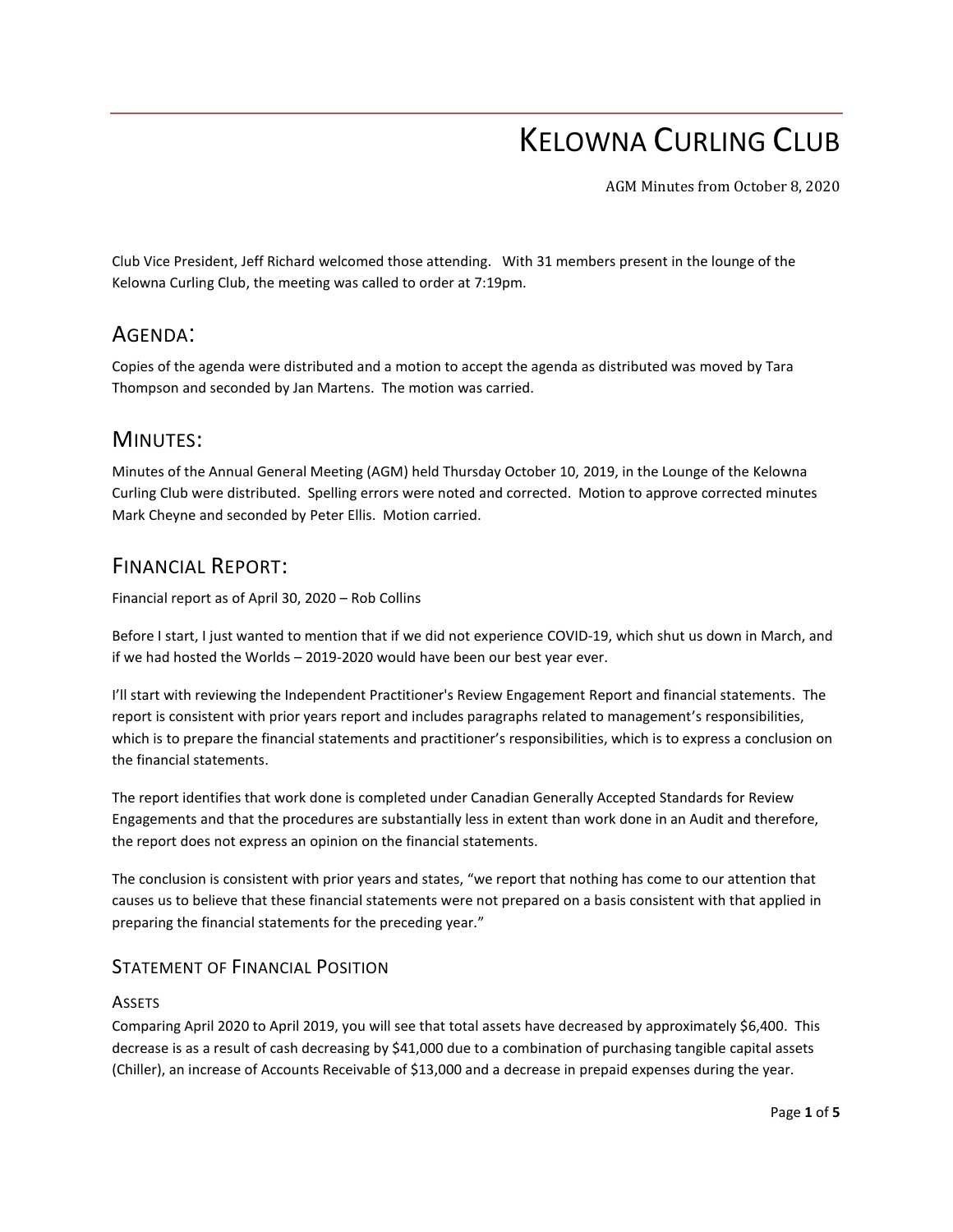#### **LIABILITIES**

Total liabilities have increased by approximately \$49,000 during the year mainly as a result of the additional Canadian Emergency Business Account (CEBA) loan received during the year. There was an increase in Accounts Payable due to timing, the World Curling Event, and a decrease in the loan balances as a result of annual payments made.

The total Net Assets have decreased by approximately \$80,000 as a result of the net loss for the year.

## STATEMENT OF OPERATIONS

Total Revenues have decreased by approximately \$75,000. This decrease is mainly as a result of a decrease in Food and Beverage sales, facility rentals, and Pro-Shop sales as a result of COVID-19, and the cancelation of the World Curling events.

All the other revenue balances are fairly consistent with prior year amounts.

Total expenses have increased by \$62,000. This increase is as a result of a variety of items such as:

- An increase in amortization of \$20,000 as a result of the increase in tangible capital assets.
- An increase in contract services related to our Ice Making contract.
- And a few other miscellaneous items in the office, mainly due to COVID-19 and having our Human Resources document updated in the year.

As you can see by reviewing the individual expense line items, most of the expenses are fairly consistent with prior years.

Netting total expenses with total revenue leaves you with an annual net loss for the year ended April 30, 2020 of approximately \$86,000 deducting the CEWS receipts of \$5000 leaves the total net loss at approximately \$80,000 for the year.

### STATEMENT OF CHANGES IN NET ASSETS

The next statement is the Statement of Changes in Net Assets, this shows the movement of the net assets during the year. You can see:

- Net loss
- Amortization taken
- The amount paid for purchases of the Tangible Capital Assets
- The annual payment of the debt
- The receipt of the Deferred Capital Contribution and the transfer

## STATEMENT OF CASH FLOWS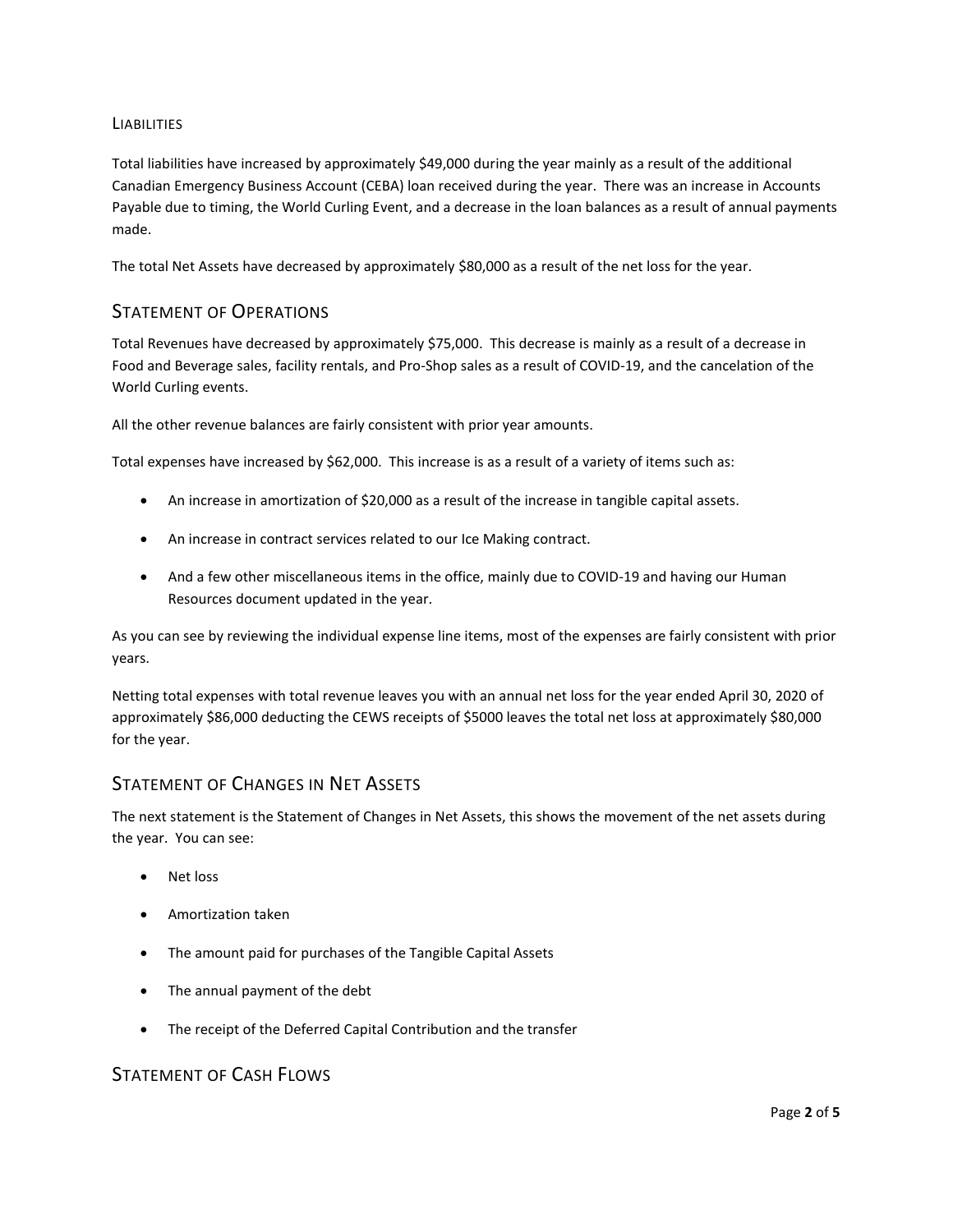The last statement is the Statement of Cash Flows which shows the inflows and outflows of cash during the year. Here you can see the items such as the outflow of cash for the Purchase of Tangible Capital Assets of \$104,000, the inflow of cash related to the CEBA loans.

The next four pages are the Notes to the Financial Statements which identify the Accounting Policies the Club follows and details out some balances shown on the Statement of Financial Position. I wasn't planning on going through these disclosures. That is the end of my presentation.

## QUESTIONS:

No questions asked.

Motion to appoint the accounting firm of Heyman Own to conduct the financial review of the Kelowna Curling Club 2021 Financial Statements. Moved by Jan Martens and seconded by Sandra Robertson. Motion carried.

## BOARD OF DIRECTORS' REPORT:

#### Presented by Jan Martens

Started the year expecting a really good year until the club shut down in March – including hosting the Worlds. In the summer we shut down as much of the facility as we could, including utilities. Jock was the only staff member who remained on. The committee that worked on the World Curling events continued their work to ensured bills remaining were paid. The board then started working on creating safety protocols for COVID-19 with our General Manager, Jock Tyre. Jock has done a lot of work staying up to date with new guidelines, orders, and recommendations from our provincial bodies (BC CDC, Provincial Health Officer, WorkSafeBC, and Interior Health). We have worked hard to keep curling going so we could get back some sort of normalcy. The Kelowna Curling Club Board has worked very hard over the summer to keep things going.

# FACILITIES REPORT:

#### Presented by Jock Tyre, Club Manager

We have lost many board members over the summer, including our member that would normally give this report, Bruce Solomchuk. Last year, 2018, we replaced the roof and chiller  $(S250K$ ? or  $S450k$ ?). In the summer of 2020, we installed a condenser and purchased supplies for cleaning and sanitizing. (\$130K?). The club is looking good from a facility standpoint. We are starting a new 10-year facilities plan. I want to thank Bruce Solomchuk for all his work with facilities – he did a great job.

We had hoped to replace the carpeting in the club using funds from the World Curling events – but that didn't happen. We are looking to get some doors updated as we are using our fire exit doors as our main exit doors now.

I would like to encourage you to join our weekly 50/50 draw. The money from this draw will go into the Capital Improvement fund. We are hoping that the 50/50 will raise enough funds that we can eliminate the Capital Improvement fee. The draw is online – so please sign up online. The number you purchase will be yours for the year – but you will only win if you purchased the week your number is drawn. It is a progressive jackpot.

# COVID19 REOPENING REPORT: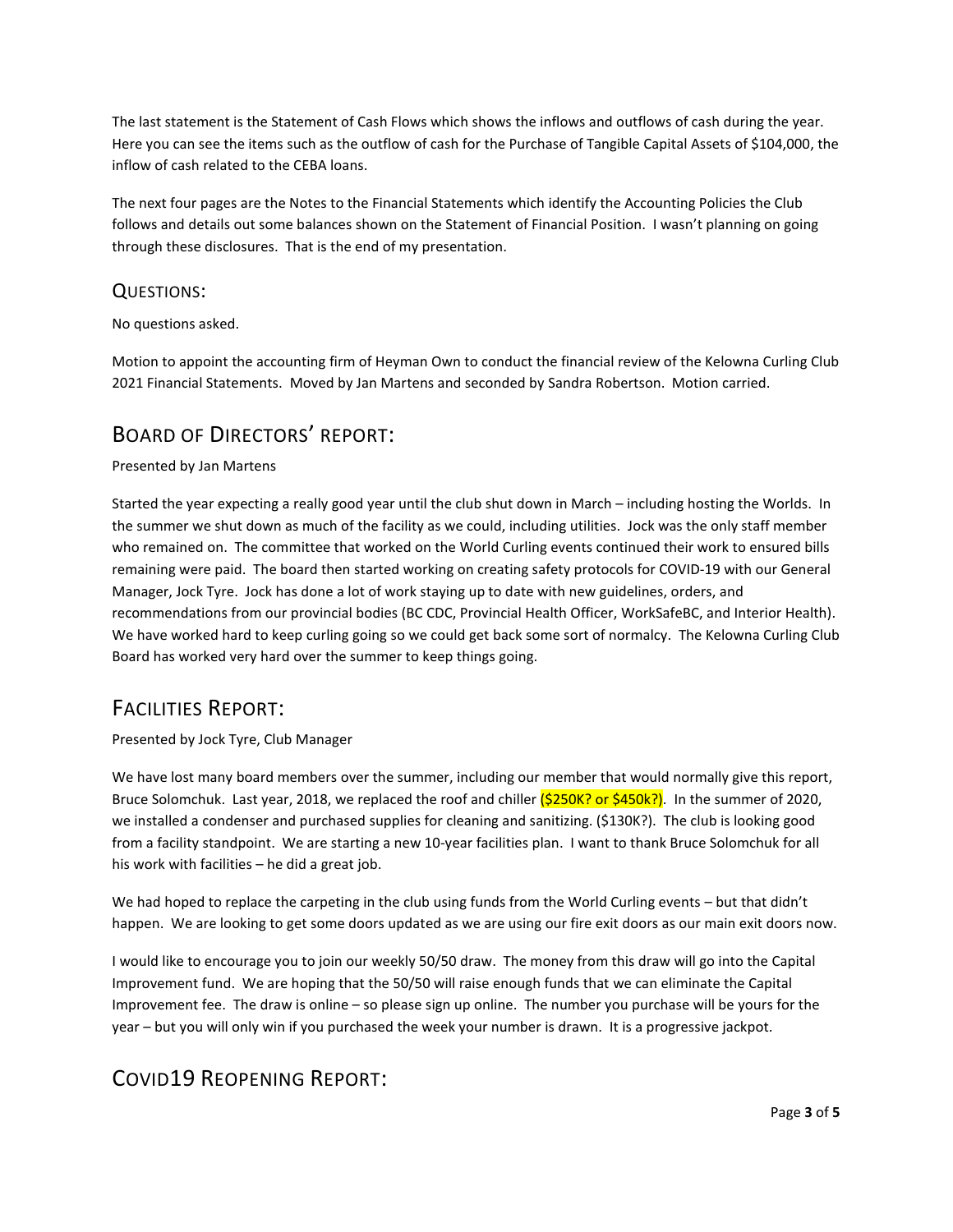Presented by Jeff Richard

After COVID-19 struck – the board created a re-opening committee that worked with Jock to ensure the safety plans were really good. Thanks to Jock for putting in hundreds and hundreds of hours getting plans in place. The plan in place makes me, personally, feel comfortable. Please, please follow the plan to keep us as safe as possible. Copies available everywhere throughout the building and online.

Follow the rules, arrows, guidelines, and we'll have a fantastic year.

**Question:** (Dan Ring) – Wasn't there a plan to take temperatures as you come into building?

Jock: Yes, the thermometer is temporarily not there as a stand is being built so you don't have to touch the thermometer.

**Question:** (Larry Bennett) - How strict are you with the rules? e.g., masks

Jeff: The board is currently strongly recommending that curlers where masks. It is a recommendation and not mandated. We are aiming for social distancing on the ice. The board is still recommending mask wearing.

**Question** (Larry Bennett) – Can we mandate mask wearing in the seniors' leagues?

Jock: I believe that the board makes the rules as it is a building decision.

Jeff: This topic will be discussed at the next board meeting, with the new board.

**Question: (Tammy Hughes) –** Is there any update to the Brier in Kelowna in 2021?

Jeff: I am on the Patch committee and there are rumors that maybe it will not be in Kelowna?

Jock: I think your chances are better in the 50/50.

Jeff: It could be a bubble-type plan (like NHL in Toronto/Edmonton).

# ELECTION OF DIRECTORS FOR 2020-2021

Peter Ellison, as Past President, handled the election of directors.

Thank you to those that are leaving/retiring from the board:

- Brendan Willis
- Ken Mair
- Bruce Solomchuk
- Peter Ellison
- Rob Collins

Seven (7) positions are available for two-year terms and two (2) positions are available for one-year term.

Of the current Directors, the following have their terms expiring but have agreed to stand for another two (2) year term: